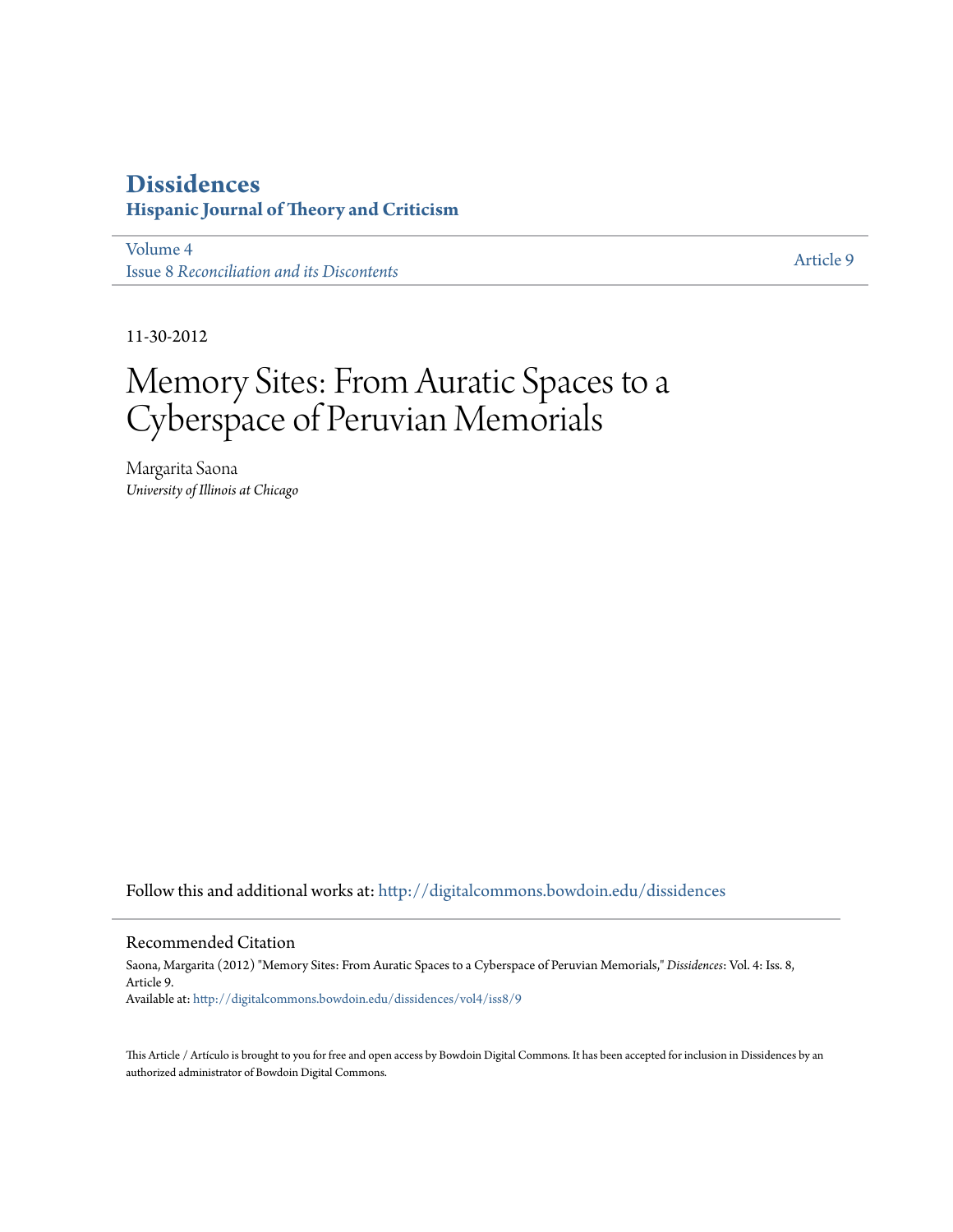### Memory Sites: From Auratic Spaces to a Cyberspace of Peruvian Memorials

#### **Keywords / Palabras clave**

Reconciliation, Memory, Peru, Perú, Latin America, Politican Violence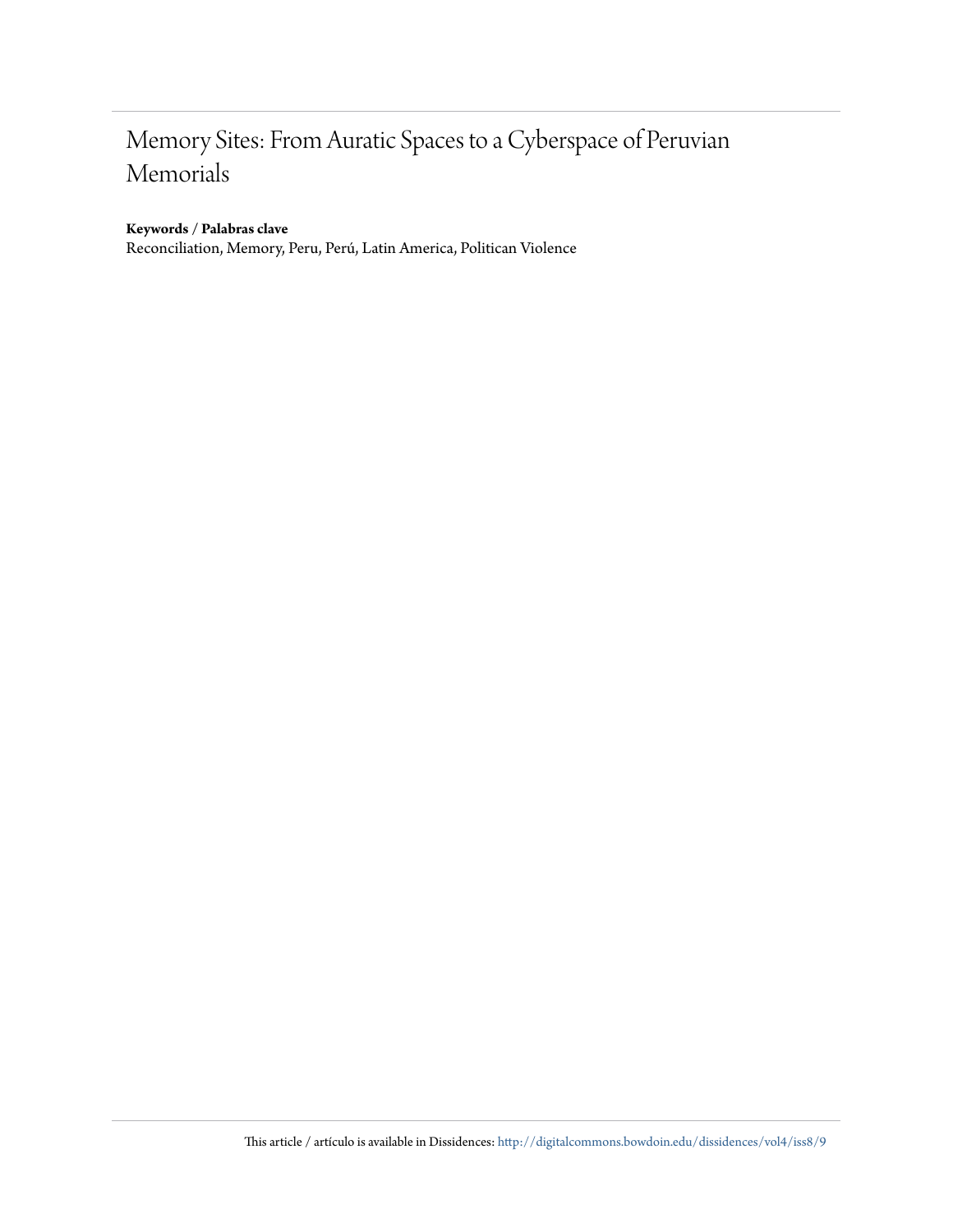# DISSIDE*n*CES

Hispanic Journal of Theory and Criticism

## *Memory Sites: From Auratic Spaces to a Cyberspace of Peruvian Memorials*

Margarita Saona / University of Illinois at Chicago

The report of the Peruvian Truth and Reconciliation Commission was published eight years ago. Since then, Peruvian society has been struggling with uncovering the tens of thousands of crimes against humanity perpetrated by both guerrilla organizations and state armed forces. The aftermath of what has been called the "internal conflict" is still an important part of the political arena. During the 2011 presidential election the two candidates who polarized the country had important ties to the period of violence studied by the Peruvian Truth and Reconciliation Commission: Ollanta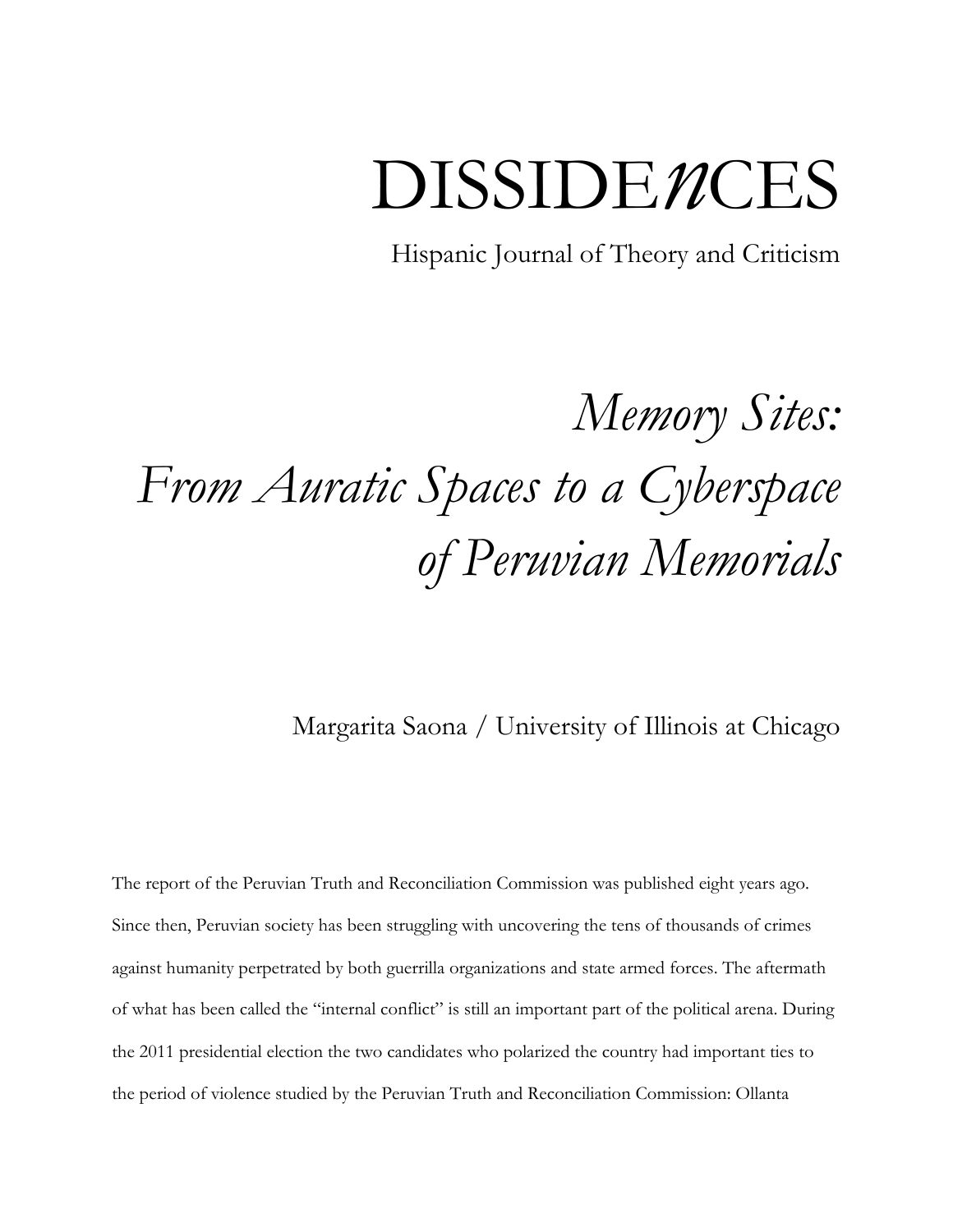Humala's record on human rights during the internal conflict of the 1980s and 1990s is still not completely clear, and Keiko Fujimori, daughter of Alberto Fujimori, now convicted for human rights abuses, promised to continue the legacy of her father (seen by some as a leader who defeated the Shining Path and brought economic stability to Peru).

Ollanta Humala won by a slight margin and promised to fight for democracy and defend human rights. However, recent statements by his Minister of Defense, Daniel Mora, used the phrase "punto final" regarding crimes perpetrated by members of the armed forces [1]. Although he has since denied an intention on the part of the government to give amnesty to perpetrators of crimes against human rights, his declarations have created great controversies regarding the position of the government on this issue. The past is very much present in Peruvian political life and these debates about the internal conflict take the shape of memory projects on the cultural front [1].

These memory projects and the debates around them articulate the past from different perspectives. They bring forth the need for a community either to acknowledge its violent history, mourn or offer reparations, or to achieve forms of closure which for some might imply forgetting or "moving on" [2]. Among the projects that foster remembrance, we can see different understandings of the labors of memory: some memory sites try to create an aura, an attempt to feel the presence of what has been lost by designing a space for reflection [3]. Some are linked to places that witnessed traumatic events [4]. Some strive to reconstruct communal identity [5].

In this paper, however, I want to pay special attention to the way every day original works sprouting up in new media such as blogs and social networks strive to inscribe memory in the actualization of the here and now. While this paper is part of a larger project that will address the different approaches to memory present in initiatives dealing with the Peruvian internal conflict, its aim is to highlight the proliferation of memory sites on the internet and to establish the specificity of the use of Facebook by a particular project entitled Un día en la memoria.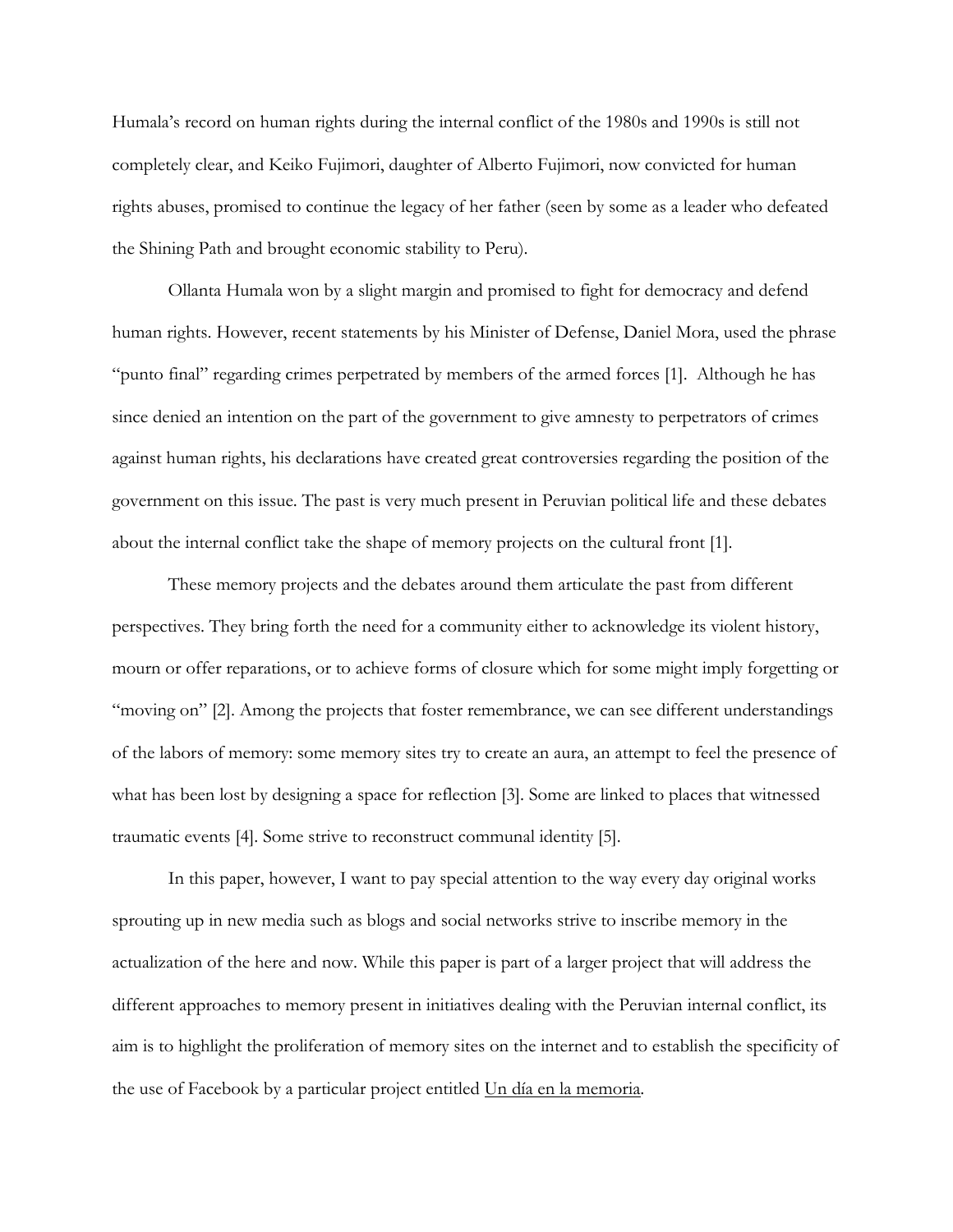Analyzing internet sites forces us to move away from the now well-established link between space and memory. Memory studies have reflected widely on the fact that lieux de mémoire are necessary in societies disconnected from their history. In the words of Pierre Nora "There are lieux de mémoire because there are no longer milieux de mémoire, real environments of memory." (7) In Peru, the most prominent initiative, El lugar de la memoria, has provoked numerous debates about what such a space should be, where it should be located, and what kind of collections it would include [6]. However, the internet interface could happen anywhere. It is not a matter of location anymore, and this prompts new questions about the way new technologies might help us connect with the past.

Despite the impulse to disavow the cultural and political impact of digital media, these new memory sites in cyberspace articulate alternative forms of community formation and should be given proper attention, especially when considering the evidence of the proliferation and the impact of recent "Facebook revolutions" around the globe [7]. In a strategy that differs greatly from the quiet meditation some memory sites seek, these cyberspace projects act as a "poke," an insistent reminder that intrudes in the recipient's current instant as both a memento and a warning that links past and present.

In her book Prosthetic Memory: The Transformation of American Remembrance in the Age of Mass Culture Alison Landsberg suggests that modernity, with its destabilization of traditional forms of community and their habitual forms of memory transmission, also brings forth technologies of mass communication which bridge time and space: a film, for example, can "transport" us to a different historical period or a country we have never visited. These new technologies allow for the construction of "memories" shared by large numbers of individuals who did not originally experience certain events. Although Landsberg develops her notion of "prosthetic memory" in the context of film in the United States starting at the beginning of the 20<sup>th</sup> century, it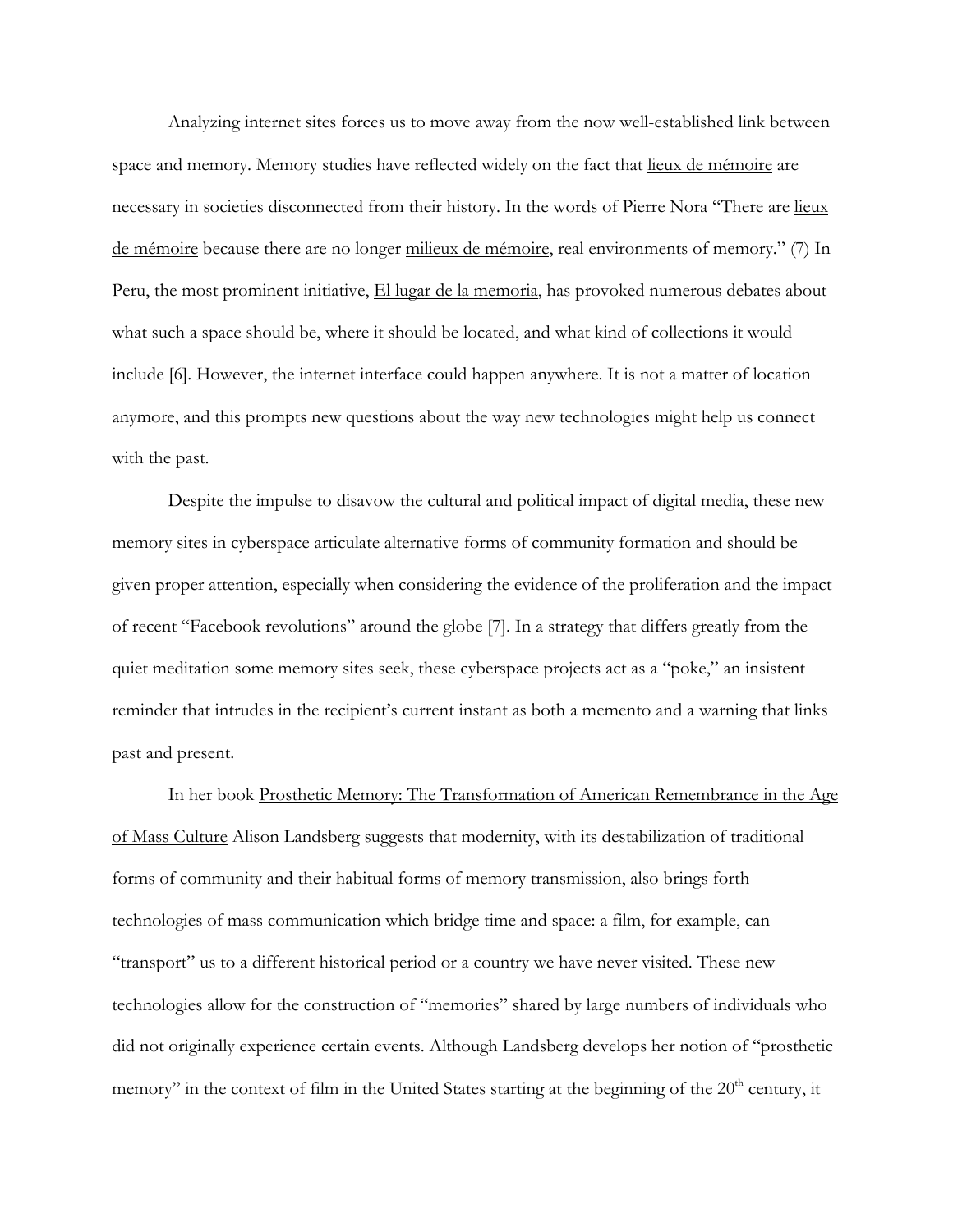clearly illuminates the case of memory sites on the internet. One of the things Landsberg stresses is the rupture of forms of communal life and this is still certainly one of the traits of our "globalized" societies, and even more true regarding communities dispersed as a result of a violent past: "the links between individual persons and community -kinship ties- were broken, and alternative methods for the transmission and dissemination of memories were required." (2)

Not all of the characteristics Landsberg attributes to prosthetic memories are part of the experience of memory through the internet I describe (20). But this internet experience embodies some of the most important traits of "prosthetic memories": they are not "natural" memories of a lived experience; they are exchangeable and commodified; they are instrumental. [8] For Landsberg the experience at the movie theater or at a museum is a form of "prosthetic memory" since it has the ability to create an interface between the individual and a historical narrative about the past: "In this moment of contact, an experience occurs through which the person sutures himself or herself into a larger history...." (2) Landsberg finds that different media and different experiences are capable of producing "prosthetic memories." What I suggest is that internet sites are creating this kind of interface by adhering to the utopian quality of cyberspace, exchanging the spatial site for a temporal one that links the current instant with the traumatic past.

Away from the original sites of conflicts and from spaces especially created to foster reflection, internet sites of memory around the Peruvian internal conflict proliferate and fulfill different purposes. They galvanize different imagined communities: an international community created by those concerned with human rights abuses, on the one hand; on the other hand, they appeal to Peruvians both in the country and abroad, who are interpellated by the "Never again" motto.

There is a wide variety of internet pages related to Peruvian memory projects. Almost as soon as the Truth and Reconciliation Commission started its website, other sites either connected or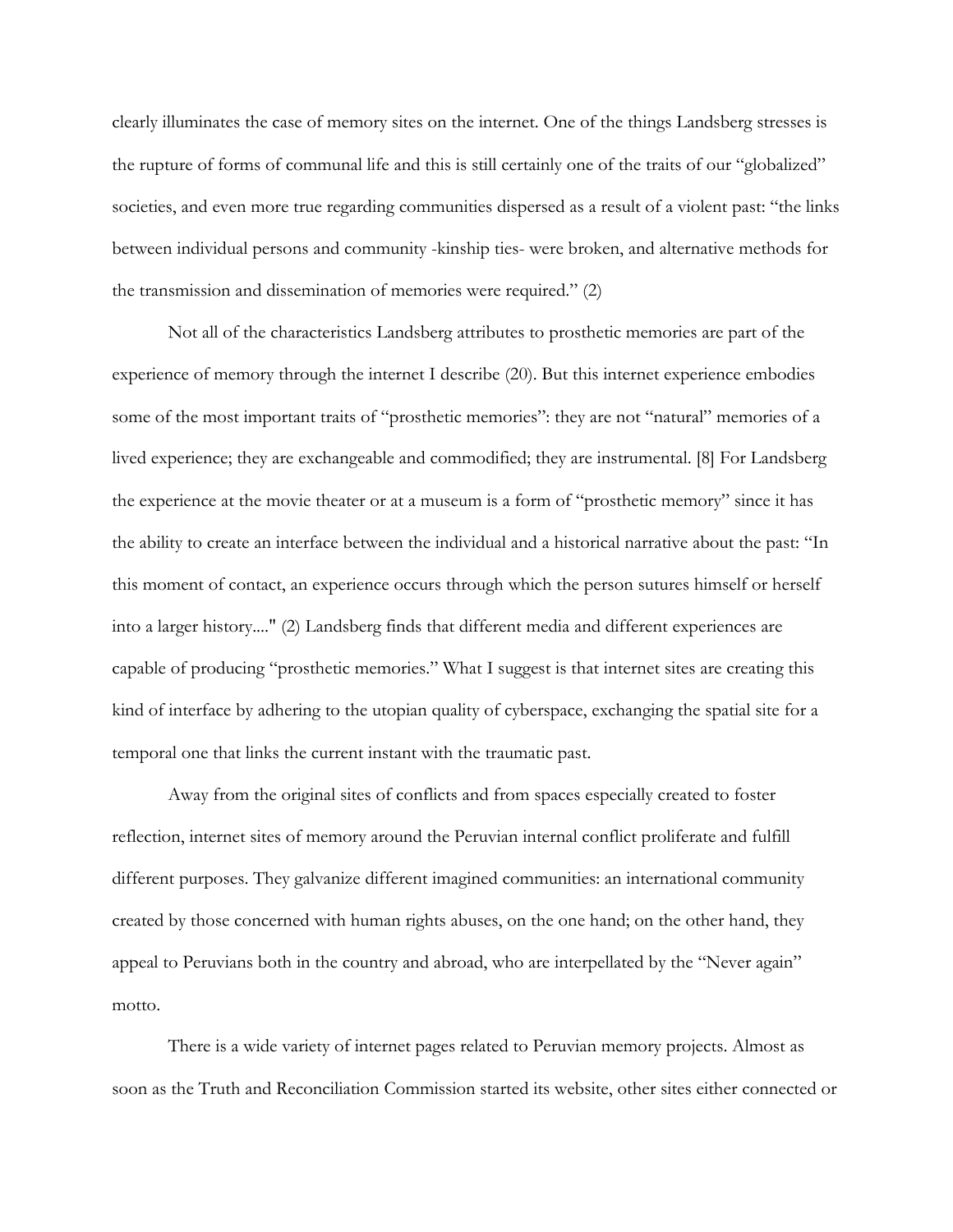responded to it [9]. Some newer pages such as http://espaciosdememoria.pe work as databases that map memorials around the country. Others are linked to specific organizations, such as Desaparecidos, ¿hasta cuándo?, created by the EPAF (Equipo Peruano de Antropología Forense). However, my interest in this paper is to examine the role of Facebook memory sites as initiatives that greatly differ from the traditional ideas we might have about spaces of remembrance.

The potential of Facebook in the construction of imagined communities has become evident by recent uprisings in the Middle East, but it is still largely unexplored. [10] The idea of virtual communities, nonetheless, is not new anymore. Studies on virtual communities have been circulating for almost two decades now, and their impact on global studies and on the study of different national diasporas cannot be disregarded. [11]

Facebook hosts a number of pages connected to the idea of maintaining the memory of the victims of the internal conflict in Peru. These pages include initiatives by non-profit organizations such as Equipo Peruano de Antropología Forense, as well as individual or group initiatives, such as Arte por la Memoria, or Taller de Estudios sobre Memoria Yuyachkanchik. However, Un día en la memoria seems to incarnate clearly the Facebook mechanism for basic interaction, the "poke."

Facebook defines the "poke" as a way to say "hello" and call the attention of the "poked" user through a notification. The project "Un día en la memoria" does not exactly "poke" creating a notification, but it does call the attention of those in their contact list through periodical postings in their wall. The postings are artwork created by visual artist Mauricio Delgado Castillo. Each of the posters carry the title "Un día como hoy" and the current day to commemorate a specific event occurred during the internal conflict. For example, the heading for May 11 1984 is "One more student disappeared." The poster carries the title "Un día como hoy," the date, and a black and white id photo covered with red paint. The text is sparse: "Jesús Dionisio Pariona, student of the school of social sciences at Universidad Nacional Mayor de San Marcos, is detained in Huamanga,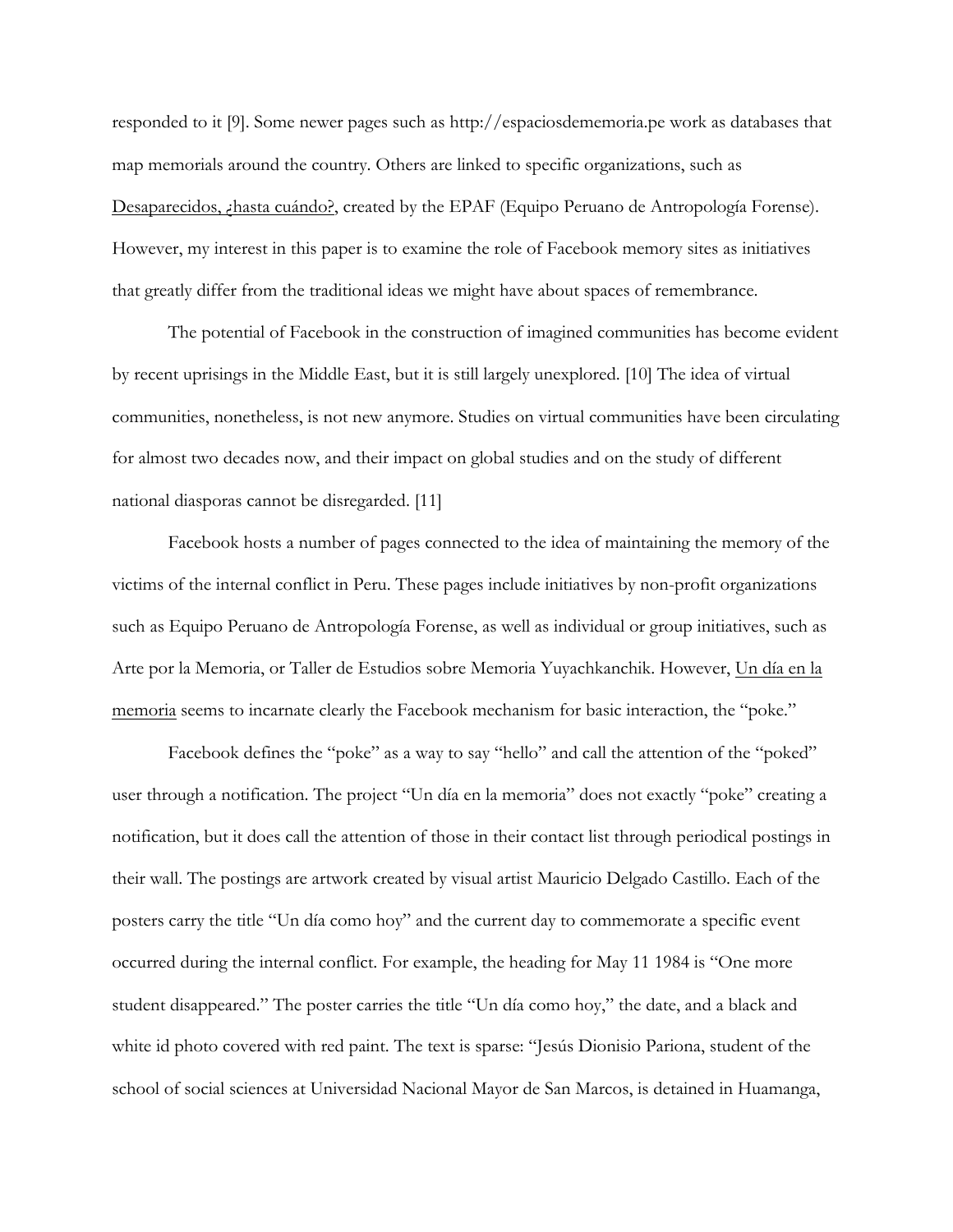Ayacucho. Disappeared to date." Most of the postings use archival news photos in a collage and account for killings by either terrorist groups or state forces.

Un día en la memoria, like other Facebook pages, has a link to its blog, but it is its Facebook activity that I want to explore. The information tab for the page defines its mission:

> Un día en la memoria is an intervention in the virtual public space that attempts to show the magnitude and the level of brutality created by the internal armed conflict in Peru. By compiling, exhibiting and representing the events, and using art as a platform, its goal is to go beyond the cold and abstract numbers to humanize and to highlight each case. (My translation)

In a style that evokes black light posters from the 1970s, the wall entries of Un día en la memoria strike the viewer by their use of contrasting black and neon colors. Human figures often appear as black shadows, either as victims or perpetrators. The postings document crimes against humanity perpetrated by both the armed forces and by the Shining Path. They mostly do not seem to take sides. Occasionally, there is a reference to "Fujimori's dictatorship," as in the posting for May 6: the Facebook wall reads "Another date to commemorate 'la dictadura fujimorista.'" The artwork itself, however, uses a language that seems to be just stating the facts and refraining from judgment and emotion. The "poke" does not call for our feelings, just our attention. The kind of language and images used appeal to archival information and thus create a new archive of terrible facts to remember.

The postings of Un día en la memoria are far removed from the auratic space that could conjure up the presence of all that has been lost. They operate in a completely different manner, irrupting, like an uncomfortable poke, in the quotidian space of internet navigation. While Facebook is used to deliver political and commercial propaganda, and perhaps even for professional purposes, it is still considered mainly a "social network," a cyberspace used to keep in touch with friends and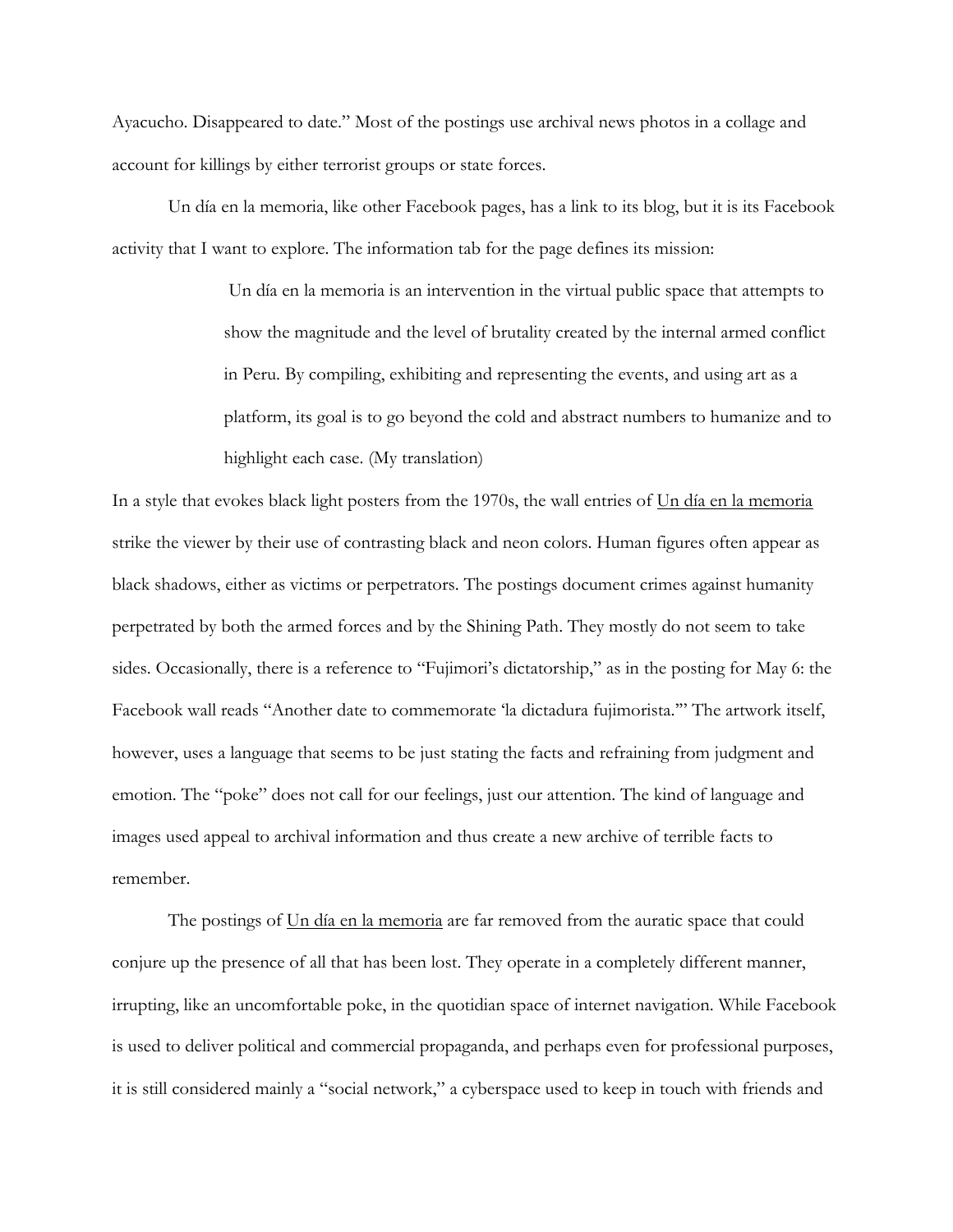relatives, to share pictures, and trivia. People do not log in to Facebook to work or to reflect about the past. It is mostly used as a form of light entertainment, and that is perhaps why the interventions of Un día en la memoria are so powerful, because they impose the remembrance of the violence into the daily lives of the users. The retro look of some of the artwork and the fact that it commemorates tragic anniversaries every day, connect the past and the present, the lived instant with the painful history of the country.

A common question regarding memorials has to do with their intended audience. The majority of the victims and relatives of the victims of the violence in Peru where disenfranchised citizens and we may assume that they still might not have access to Facebook. In a personal communication Mauricio Delgado mentioned that there are some prints being produced and that he is requesting funds to increase the number of print copies, but he was targeting mainly what he calls the "virtual public space." Unlike the local memorials that try to rebuild a sense of community among those closest to the conflict, these kinds of initiatives appeal to those who were not directly affected by the violence in the hope to create a sense of responsibility in an extended imaginary community.

By posting reminders of traumatic events on an almost daily basis Un día en la memoria irrupts into the comfortable routine of the Facebook users. It tells us that we cannot just "move on."

Like other initiatives, this one has its limitations. The most obvious one, mentioned above, is that those who are disenfranchised do not have internet access and they end up being excluded from participating in this memory practice, as they are excluded from so many other experiences of citizenship. Another important limit is that one needs to be either "friends" with Un día como hoy, or be in the sphere of somebody else who sees its wall postings to see them appear in the list of notifications. This limits the Facebook audience to a self-selected group. One could also argue that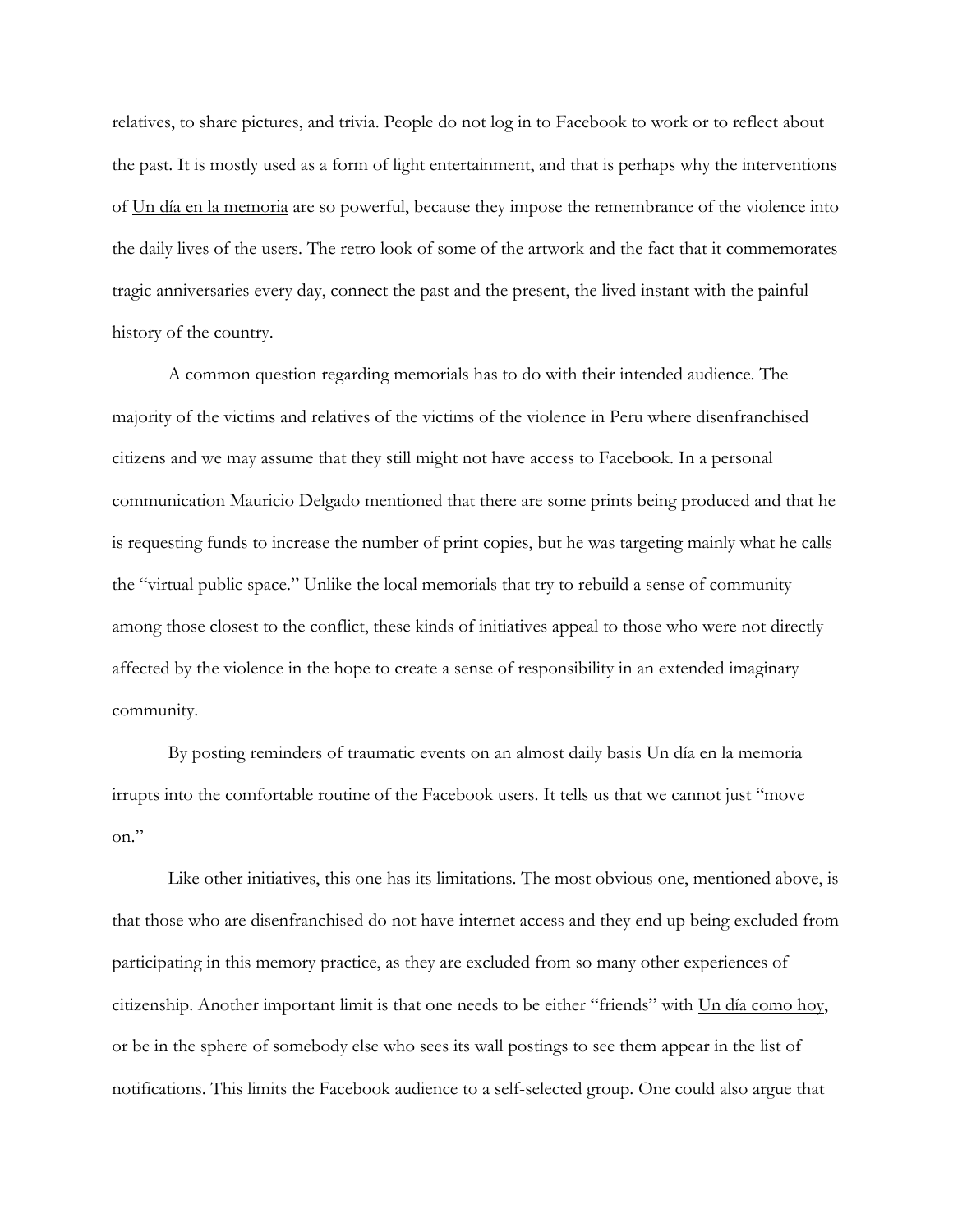the repetitive nature of the act might result in invisibility or in numbness: how many daily massacres can we really remember?

However, every "Un día como hoy" poster forces the viewer to recognize the facts. The striking graphic art and the matter-or-fact language do not appeal to our emotions. It is not necessarily about evoking empathy, an important element in other memory projects [12]. Un día en la memoria inserts daily reminders of the extremes of state and guerrilla violence in our calendars with a simple message: "This happened. Do not forget." The project provides us with "prosthetic memories" to make up for the memories we lack. Perhaps we knew about what happened that day twenty years ago, and forgot; perhaps we were too young; perhaps our daily experience was far removed from such atrocities. Un día en la memoria provides us with an unmistakable reminder that these things happened in our world.

While official initiatives such as El Lugar de la Memoria seemed at times to be embargoed both by debates and by the difficulties of bringing such a large-scale project to fruition, Un día en la memoria confronts us with the need to face the violent facts of recent history.

#### **Notes**

[1] "Punto final" is the name of the law signed by the Argentinian congress in 1986 to end the investigation and prosecution of people accused of political violence before 1983. In 2005 this law, along with the "ley de obediencia debida," was voided as unconstitutional. In the Peruvian current context these declarations have created great controversies regarding the commitment of the government to punish crimes against humanity by the military (see, for example, Torres). [2] In "The Minefields of Memory" Elizabeth Jelin reminds us how the emphasis on "reconciliation" and the idea of a time of "order and progress" during dictatorships are some of the common struggles of dealing with the past in transitional societies.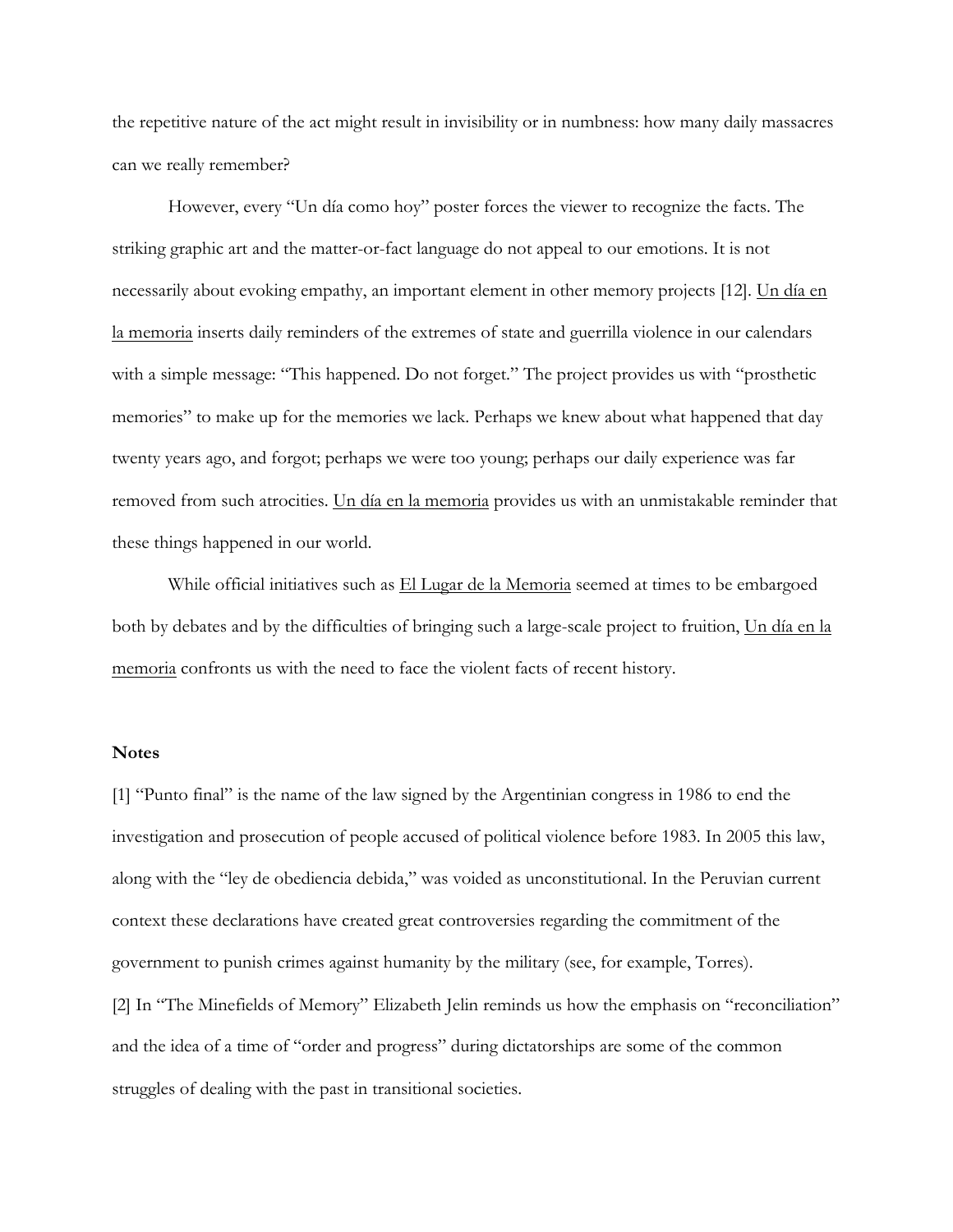[3] In a previous paper I examined the idea of auratic space in the first installation of Yuyanapaq, the photo exhibit created by the Peruvian TRC. The desire for a space of reflection is clearly expressed in the design of the Lugar de la memoria, a memory museum under construction in Lima. For an indepth examination of the debates around this museum see Milton and Ulfe.

[4] One particular art project dealt with the actual site of a mass grave in a very haunting way. See http://www.micromuseo.org.pe/rutas/habanacantuta/index.html for the exhibit organized by Gustavo Buntix and Victor Vich regarding Ricardo Wiese's intervention on the hills of Cieneguilla, where the bodies of nine students and a faculty member assassinated during Fujimori's regime were found.

[5] This need to recover the past beyond the history of violence is clear in the research coordinated by Félix Reátegui and published under the title Los sitios de la memoria: Procesos socials de la conmemoración en el Perú. For example the mural paintings in the "plaza de armas" of Putacca include representations of myths and references to town institutions. (36)

[6] See Ulfe, and Milton and Ulfe.

[7] The phrase "Facebook revolution" has been a presence in the media in the last few months. In the case of Tunisia and Egypt, several articles try to asses the impact of social networks in political upheaval: http://www.huffingtonpost.com/2011/02/11/egypt-facebook-revolution-waelghonim\_n\_822078.html?view=print, http://www.newsweek.com/2011/01/15/tunisia-protests-thefacebook-revolution.html.

[8] Landsberg calls the kinds of experiences she studies "prosthetic memories" because of four reasons: a) they are not "organic," but derived from a mediated representation; b) they are bodily experienced, like an artificial limb; c) they are a mass produced commodity, which she refuses from characterizing in strictly negative ways; and d) they are useful in the sense that they can produce empathy, social responsibility, and political alliances. (20-1) The internet experiences I describe share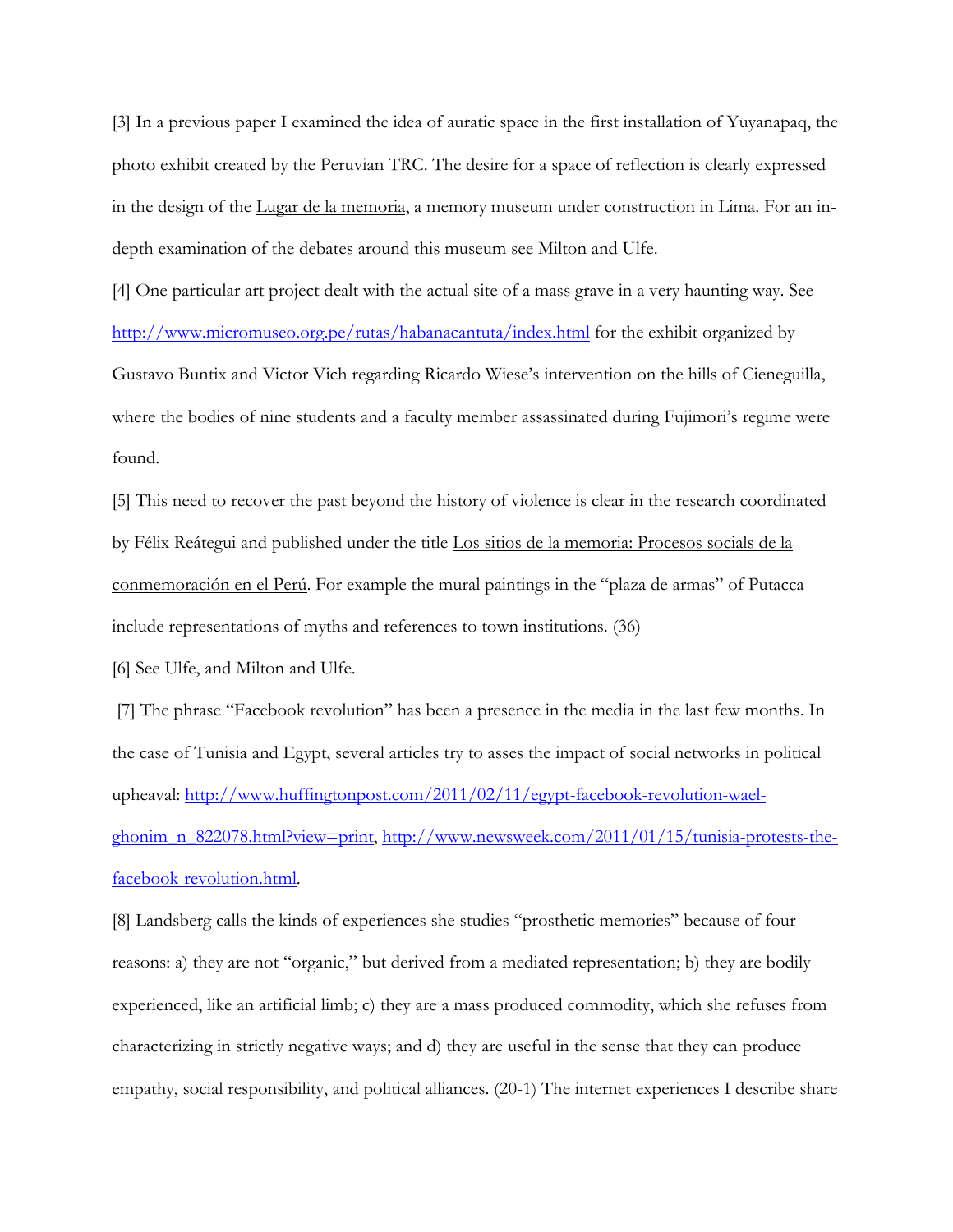many of these qualities, but I do not think they necessarily "move" the user in the ways some other mediated representations can, and the feelings of empathy experienced by film audiences are an important part of Landsbeg's argument.

[9] An interesting example was a site entitled "Y después de la CVR, ¿qué?" ("And after the TRC, what?") published by APRODEH, Asociación Pro Derechos Humanos, which included many of the reports and recommendations by the TRC, but also made a concerted effort to consign local initiatives regarding memorials around cases of violence studied by the TRC. The page Yuyarisun, estamos recordando received the INFOLAC Web Award in 2005 for the best online museum for marginal groups: http://yuyarisun.rcp.net.pe/. It collects testimonies of violence in four genres: drawings, comic strips, poetry, and song.

[10] After the recent uprisings in Tunisia and Egypt the media started using the phrase "Facebook revolution": http://www.huffingtonpost.com/2011/02/11/egypt-facebook-revolution-waelghonim\_n\_822078.html?view=print; http://www.newsweek.com/2011/01/15/tunisia-protests-thefacebook-revolution.html. Even before the events in the Middle East, Facebook had been used to promote social and political movements at a large scale, such as the "Million voices against FARC" march, which coordinated events in 185 cities around the world. However, there are no in depth studies yet about the political impact of social networks.

[11] In 1993, Howard Rheingold published the first edition of The Virtual Community: Homesteading in the Electronic Frontier*.* It was revised for the MIT Press in 2000. More recent studies focus on the specific experience of immigrants who use the internet to connect with issues regarding their countries of origin, like Kehbuma Langmia's case study of the Cameroonian diaspora's construction of a public sphere on the internet.

[12] Previously, I've discussed the role of empathy in the use of photography by the TRC (Saona 2010) and in the photo exhibit created by Domingo Giribaldi in collaboration with EPAF (Saona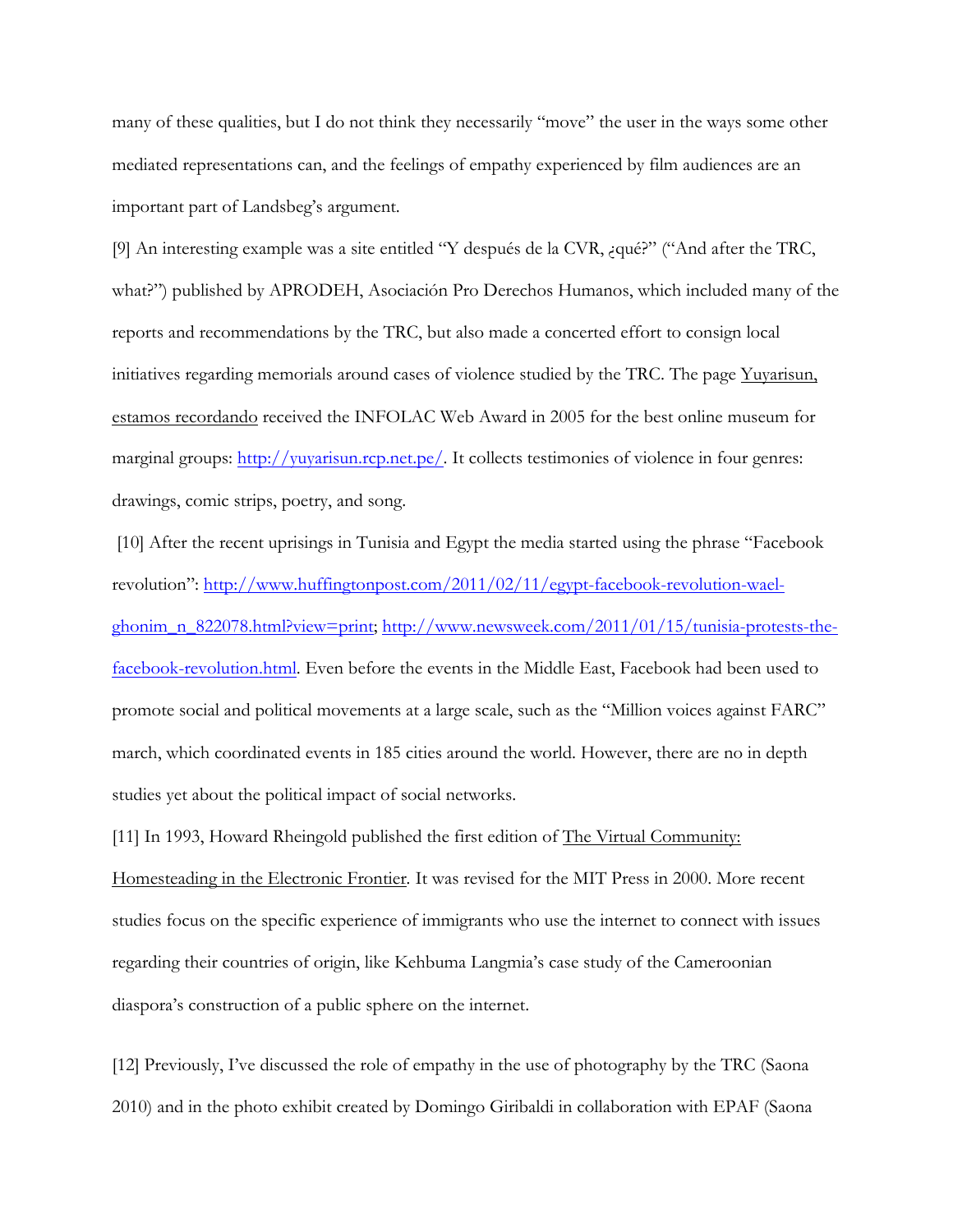"Las cosas"). Empathy is an important element in what Landsberg calls "prosthetic memory" and in Kaja Silverman's notion of "heteropathic memory," however, I believe that the kind of representation of facts used by Un día en la memoria tries to stay away from emotions to present a collection of facts.

#### **Works cited**

Aprodeh. Y después de la CVR, ¿qué? http://www.aprodeh.org.pe/sem\_verdad/ydespues.htm. Web. 13 May 2011.

Arte por la memoria. Museo itinerante.

https://www.facebook.com/profile.php?id=100000144590182. Web. 13 May 2011.

- Brodzinsky, Sibylla. "Facebook Used to Target Colombia's FARC With Global Rally." Christian Science Monitor http://www.csmonitor.com/World/Americas/2008/0204/p04s02 woam.html. Web. 11 May 2011.
- Buntix, Gustavo and Victor Vich. Ricardo Wiese. Cantuta. Cieneguilla 27 junio 1995*.* http://www.micromuseo.org.pe/rutas/habanacantuta/index.html. Web. 13 May 2011.
- Comisión de la verdad y la reconciliación. Un país que olvida su historia está condenado a repetirla*.* http://www.cverdad.org.pe/ Web. 13 May 2011.
- Delgado, Mauricio. Un día en la memoria*.* http://undiaenlamemoria.blogspot.com/ Web. 13 May 2011.
- Equipo Peruano de Antropología Forense. Desaparecidos ¿hasta cuándo? http://www.desaparecidoshastacuando.com/ Web. 12 May 2011.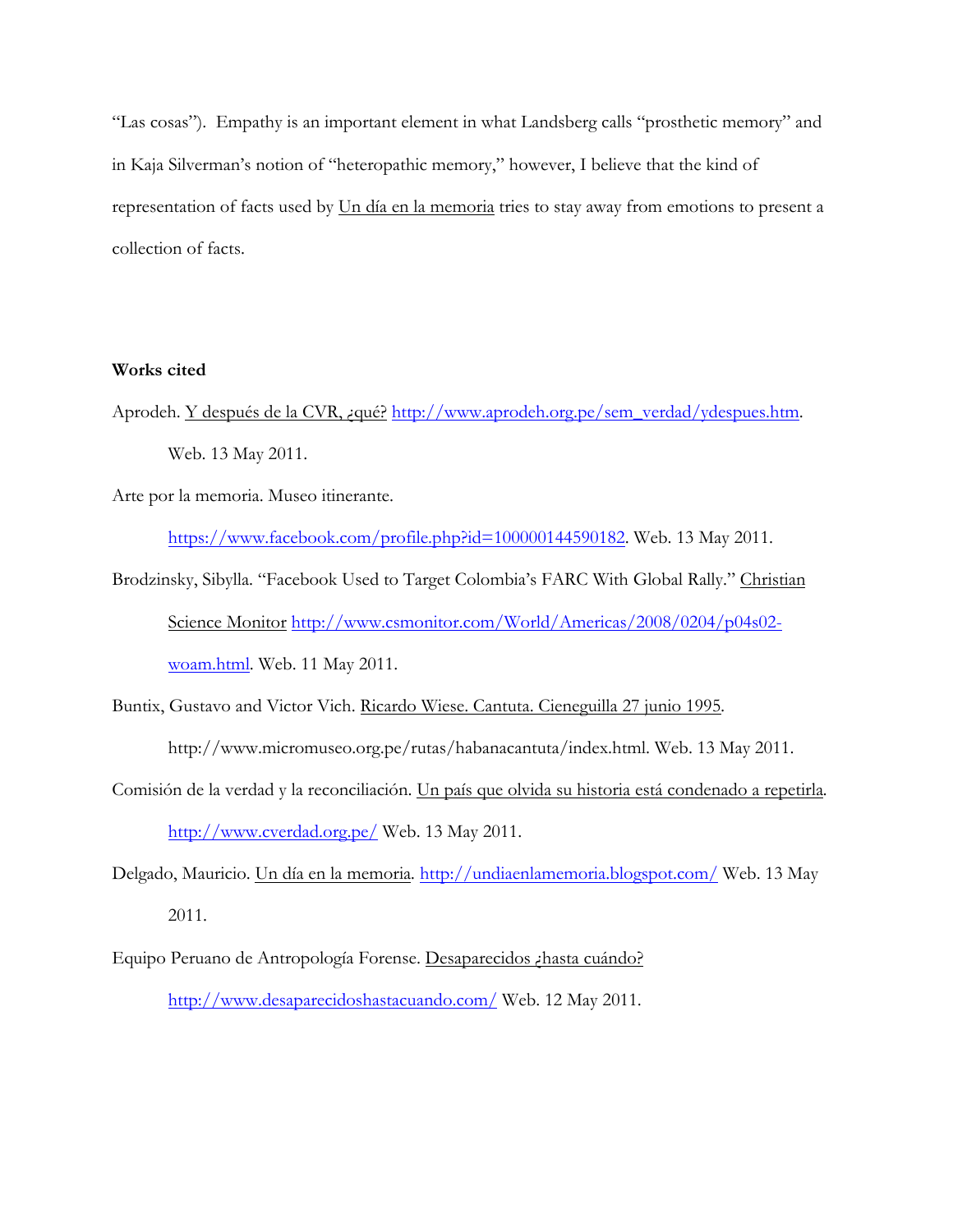Giglio, Mike. "The Cyberactivists Who Helped Topple a Dictator." Newsweek. http://www.newsweek.com/2011/01/15/tunisia-protests-the-facebook-revolution.html. Web. 13 May 2011.

- Jelin, Elizabeth. "The Minefields of Memory*."* NACLA Report on the Americas. Sep/Oct98, Vol. 32 Issue 2, p. 23. Web. 13 May 2011.
- Landsberg, Alison. Prosthetic Memory: The Transformation of American Remembrance in the Age of Mass Culture. New York: Columbia University Press, 2004.
- Milton, Cynthia and Maria Eugenia Ulfe. *"*¿Y, después de la verdad? El espacio público y las luchas por la memoria en la post CVR, Perú*".* After Truth*.* E-misférica. 7.2 http://hemi.nyu.edu/hemi/en/e-misferica-72/miltonulfe Web. 13 May 2011.
- Nora, Pierre. "Between Memory and History: Les Lieux de Memoire." Representations*,* vol. 26, pp. 7-25, April 1989.
- Reátegui, Felix. Coordinador de la investigación. Los sitios de la memoria*.* Procesos sociales de la conmemoración en el Perú*.* Lima: Instituto de Democracia y Derechos Humanos, Konrad Adenauer Stiftung, 2010.
- Rheingold, Howard. The Virtual Community: Homesteading in the Electronic Frontier*.* Revised Edition. MIT Press, 2000.

Saona, Margarita. "Las cosas: Metonimia y memoria en la conmemoración de traumas sociales". Actas del II Congreso Internacional Cuestiones críticas. Rosario: Centro de Estudios de Literatura Argentina, Centro de Estudios de Teoría y Crítica Literaria, FHyA-UNR, 2009. *\_\_\_\_\_\_\_\_\_\_\_\_\_\_.* "The Knowledge that Comes from Seeing: Yuyanapaq and the Peruvian Truth

and Reconciliation Commission." Human Rights and Latin American Cultural Studies. Hispanic Issues*.* Editors: Ana Forcinito and Fernando Ordóñez. Volume 4.1 (Summer 2009)